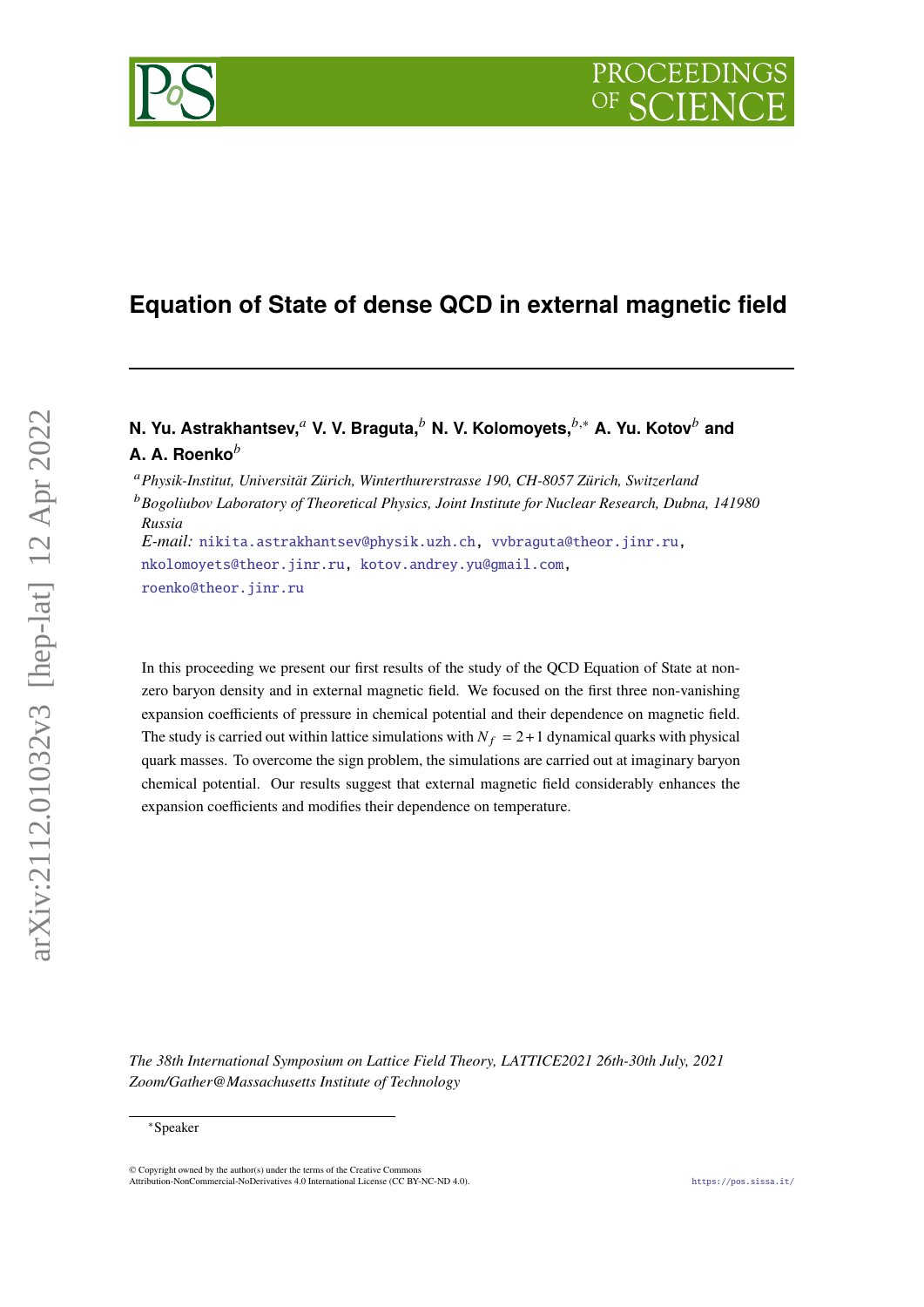#### **1. Introduction**

Equation of State (EoS) of Quantum Chromodynamics (QCD) plays a fundamental role both from theoretical and practical points of view. From the theoretical perspective EoS contains an important information about thermal QCD phase transition. On the other hand, from the practical perspective EoS is used for hydrodynamic simulations of heavy-ion collision experiments as well as in different astrophysical applications. In such applications quark-gluon matter is subject to various external conditions like high temperature, large baryon density, strong magnetic field etc. For this reason it is important to study how EoS is affected by these external conditions.

There are a lot of phenomenological papers devoted to the calculation of the EoS under different external conditions (see, for instance,  $[1-3]$  $[1-3]$ ). Important information about EoS was obtained by means of lattice QCD simulations. At zero baryon density it was studied in papers [\[4–](#page-6-2)[8\]](#page-7-0). Extension of lattice EoS studies to non-zero baryon chemical potential was conducted in papers [\[9–](#page-7-1)[12\]](#page-7-2). EoS for QCD in external magnetic field was studied in [\[13–](#page-7-3)[15\]](#page-7-4). The second-order fluctuations of the baryon number, electric charge and strangeness, which are related to the EoS, in external magnetic field were studied in paper [\[16\]](#page-7-5). Lattice results on the QCD phase diagram with nonzero magnetic field and baryon density can be found in [\[17\]](#page-7-6).

In this Proceeding we present our first results of the study of the QCD EoS both at non-zero baryon density and in external magnetic field. The focus is mainly done on the expansion coefficients of pressure in chemical potential and their dependence on magnetic field. The study is carried out within lattice simulations with  $N_f = 2 + 1$  dynamical quarks with physical quark masses. To overcome the sign problem, the simulations are carried out at imaginary baryon chemical potential.

## **2. Basic definitions**

The basic quantity for the Equation of State is the pressure  $p$ , which can be expressed through the partition function as

$$
p = \frac{T}{V} \ln \mathcal{Z}(T, \mu_B, \mu_Q, \mu_S, eB) ,
$$
 (1)

where V, T are spatial volume and temperature, eB is external magnetic field,  $\mu_B$ ,  $\mu_O$ ,  $\mu_S$  are chemical potentials of the conserved baryonic, electric, and strangeness charges. The chemical potentials  $\mu_B$ ,  $\mu_O$  and  $\mu_S$  are related to the chemical potentials of individual quarks  $\mu_u$ ,  $\mu_d$ ,  $\mu_s$  as follows

$$
\mu_u = \frac{1}{3}\mu_B + \frac{2}{3}\mu_Q ,
$$
  
\n
$$
\mu_d = \frac{1}{3}\mu_B - \frac{1}{3}\mu_Q ,
$$
  
\n
$$
\mu_s = \frac{1}{3}\mu_B - \frac{1}{3}\mu_Q - \mu_S .
$$
\n(2)

In our first exploratory study we consider a simple particular combination of chemical potentials:

$$
\mu_u = \mu_d = \mu, \qquad \mu_s = 0, \tag{3}
$$

what implies  $\mu_B = 3\mu$ ,  $\mu_O = 0$ ,  $\mu_S = \mu$ . For this parameterization and for sufficiently small chemical potential  $\mu$ , the EoS can be expanded in powers of  $\theta = \mu/T$ . We restrict our consideration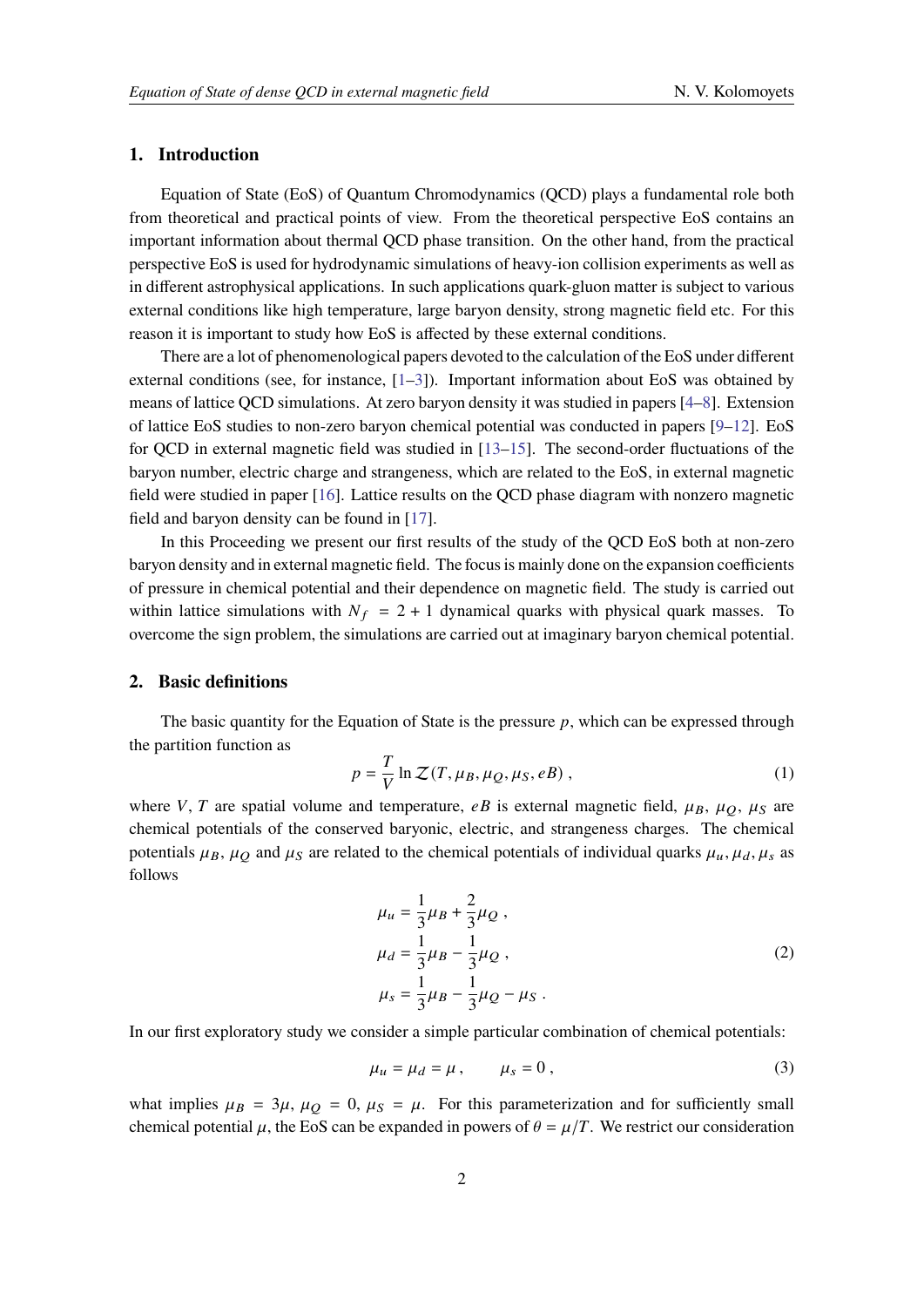by the first four non-zero terms in this expansion

$$
\frac{p}{T^4} = c_0 + c_2 \theta^2 + c_4 \theta^4 + c_6 \theta^6 \,. \tag{4}
$$

It is important to notice that the coefficients  $c_2$ ,  $c_4$ ,  $c_6$  are related to the fluctuations and correlations of the conserved charges. In particular,  $c_2$  can be represented in the following way

<span id="page-2-0"></span>
$$
c_2 = \frac{1}{2} (9\chi_2^B + 6\chi_{11}^{BS} + \chi_2^S) , \qquad (5)
$$

where we used the designations

$$
\chi_{ijk}^{BQS} = \frac{\partial^{i+j+k} p/T^4}{\partial (\mu_B/T)^i \partial (\mu_O/T)^j \partial (\mu_S/T)^k} \ . \tag{6}
$$

In this Proceeding we focus on the coefficients  $c_2$ ,  $c_4$ ,  $c_6$  and their dependence on external magnetic field.

#### **3. Lattice setup**

In our study we consider the partition function for  $N_f = 2 + 1$  QCD with chemical potentials  $\mu_f$  ( $f = u, d, s$ ) coupled to quark number operators,  $\mathcal{Z}(T, \mu_u, \mu_d, \mu_s, eB)$ , in a setup  $\mu_u = \mu_d = \mu$ ,  $\mu_s = 0$ . The path integral formulation of  $\mathcal{Z}(T, \mu_B, eB)$ , discretized using improved rooted staggered fermions and the standard exponentiated implementation of the chemical potentials, reads

$$
Z = \int DU e^{-S_{YM}} \prod_{f=u,d,s} \det \left[ M_{st}^f(U,\mu_f) \right]^{1/4}, \qquad (7)
$$

where

$$
S_{\rm YM} = -\frac{\beta}{3} \sum_{i,\mu \neq \nu} \left( \frac{5}{6} W_{i;\mu\nu}^{1 \times 1} - \frac{1}{12} W_{i;\mu\nu}^{1 \times 2} \right)
$$
(8)

is the tree-level Symanzik improved action ( $W_{i,u,v}^{n \times m}$  stands for the trace of the  $n \times m$  rectangular parallel transport in the  $\mu$ - $\nu$  plane and starting from site i), and the staggered fermion matrix is defined as

$$
M_{\rm st}^f(U,\mu_f) = am_f \,\delta_{i,j} + \sum_{\nu=1}^4 \frac{\eta_{i;\nu}}{2} \left[ e^{a\mu_f \,\delta_{\nu,4}} u_{i;\nu}^f U_{i;\nu}^{(2)} \delta_{i,j-\hat{\nu}} - e^{-a\mu_f \,\delta_{\nu,4}} u_{i-\hat{\nu};\nu}^{f^*} U_{i-\hat{\nu};\nu}^{(2)\dagger} \delta_{i,j+\hat{\nu}} \right], \tag{9}
$$

where  $U_{i,v}^{(2)}$  are two-times stout-smeared links, with isotropic smearing parameter  $\rho = 0.15$  [\[18\]](#page-7-7) and  $u^f$  $\int_{i,u}^{f}$  is the Abelian field phase. The Abelian transporters corresponding to a uniform magnetic field  $B<sub>z</sub>$  directed along  $\hat{z}$  axis are chosen in the standard way leading to the quantization condition

$$
\frac{e}{3}B_z = \frac{2\pi b}{a^2 N_x N_y},\qquad(10)
$$

where  $b$  is an integer.

Bare parameters have been set so as to stay on a line of constant physics [\[4,](#page-6-2) [19\]](#page-7-8), with equal light quark masses,  $m_u = m_d = m_l$ , a physical strange-to-light mass ratio,  $m_s/m_l = 28.15$ , and a physical pseudo-Goldstone pion mass,  $m_{\pi} \approx 135$  MeV.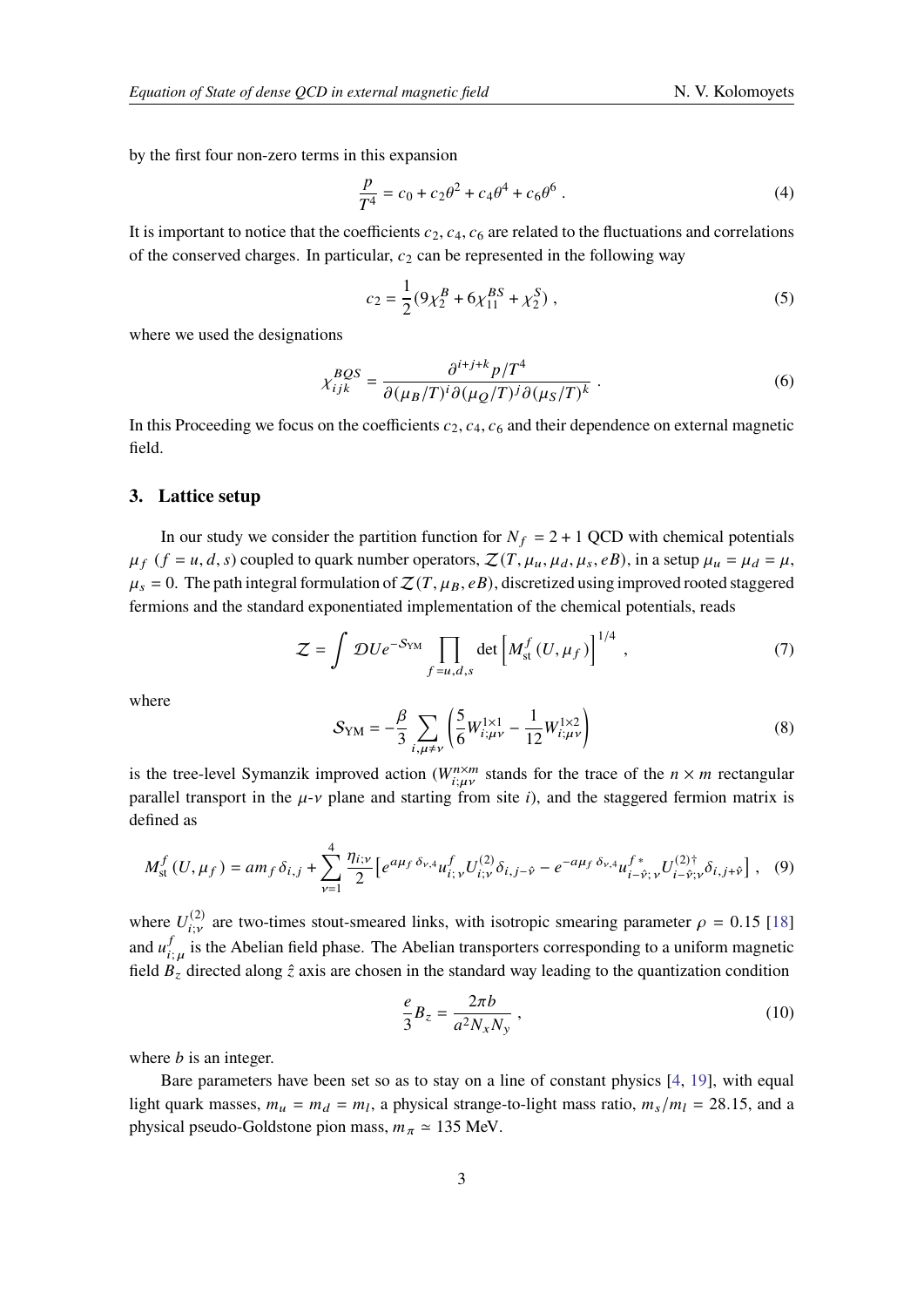<span id="page-3-0"></span>

**Figure 1:** The ratio  $n/\mu T^2$  as a function of magnetic field for various values of the chemical potential  $\mu$  and temperature.

The simulations were carried out on the lattice  $6 \times 24^3$  for  $eB = 0$ , 0.5, 0.6, 0.8, 1.0, 1.5 GeV<sup>2</sup> for a set of temperatures and chemical potentials  $\mu$ . In addition we conducted simulations on the lattices  $8 \times 32^3$  and  $10 \times 40^3$  for  $eB = 0.6$  GeV<sup>2</sup> for a set of temperatures and chemical potentials  $\mu$ . We used  $O(100)$  statistically independent configurations for each set of lattice parameters used in our study.

One cannot measure directly the partition function and pressure in lattice simulations. Instead of it we measured the quark number density *n* and determined the coefficients  $c_2, c_4, c_6$  of the expansion:

<span id="page-3-1"></span>
$$
\frac{n}{T^3} = \frac{\partial p/T^4}{\partial \theta} = 2c_2\theta + 4c_4\theta^3 + 6c_6\theta^5.
$$
 (11)

# **4. The results of the calculations**

In Fig. [1](#page-3-0) we show the ratio  $n/\mu T^2$  as a function of magnetic field for various values of the chemical potential  $\mu$  and temperature. Fitting the data for the density *n* by formula [\(11\)](#page-3-1) we determine the coefficients  $c_2$ ,  $c_4$ ,  $c_6$ .

On the left panel of Fig. [2](#page-4-0) we plot the coefficient  $c_2$  as a function of temperature for various magnetic fields. These results were obtained on the lattice  $6 \times 24^3$ . One sees that magnetic field considerably enhances the value of the coefficient  $c<sub>2</sub>$ , i.e. the fluctuations. Notice also that the phase transitions in QCD manifest themselves as an inflection point of the  $c_2$ . However, at sufficiently strong magnetic field this inflection point turns into a peak which shifts to the lower temperatures at larger magnetic fields. We believe that the behaviour of the peak position can be associated with the decrease of the critical temperature by magnetic field [\[20\]](#page-7-9). The height of the peak also increases which implies that magnetic field enhances fluctuations at the QCD phase transition point. These properties of the  $c_2$  coefficient which we observed in our study are in agreement with that observed in paper [\[16\]](#page-7-5). Notice, that in [\[17\]](#page-7-6) we also observed a change of dense QCD properties at similar values of magnetic field  $eB = eB^{\text{fl}} \sim 0.6 \text{ GeV}^2$ , in particular, the dependence of the width of the chiral thermal phase transition on the value of chemical potential changed direction at  $e^{i\theta}$ .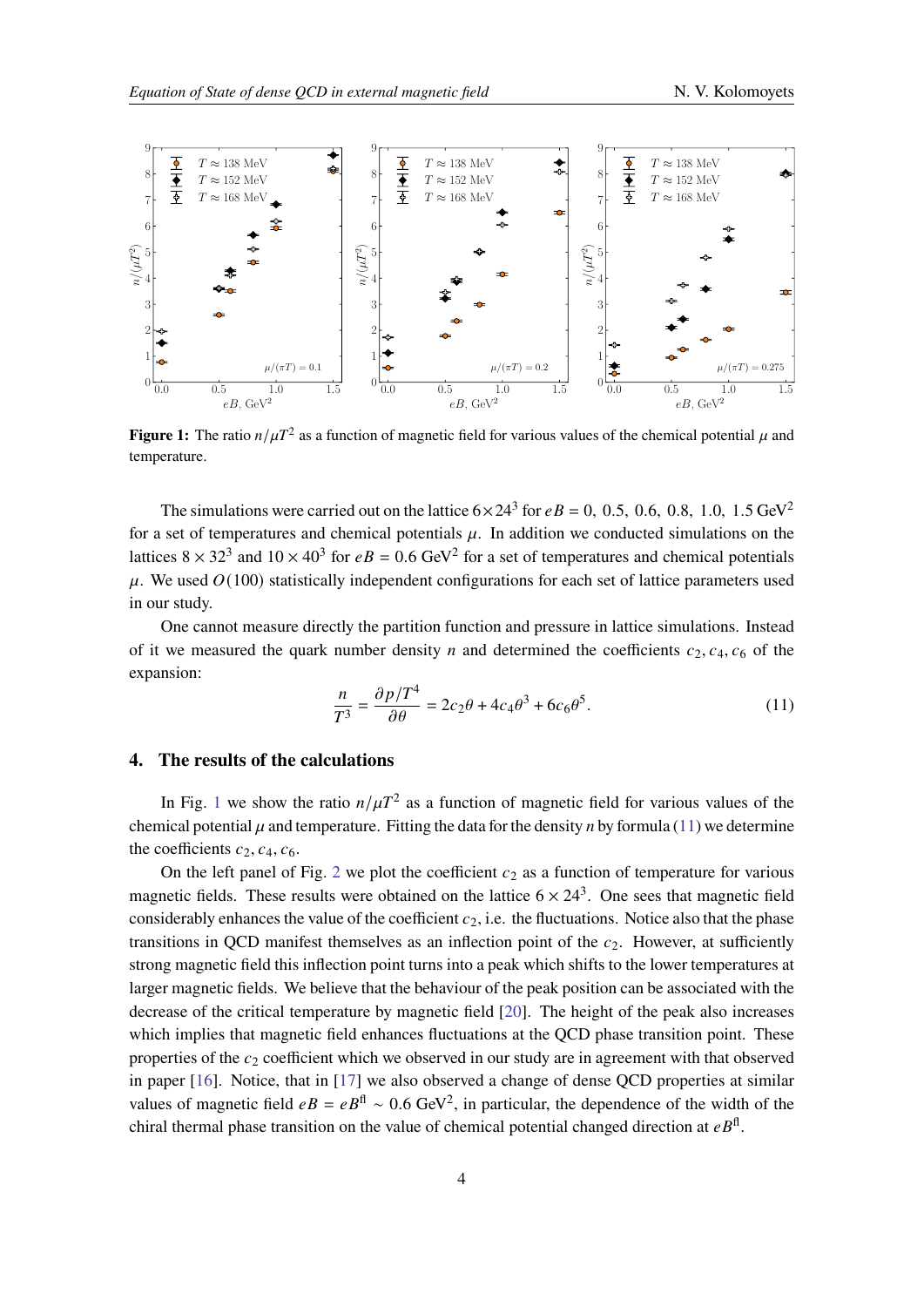<span id="page-4-0"></span>

**Figure 2:** On the left panel: the coefficient  $c_2$  as a function of temperature for various magnetic fields on the lattice  $6 \times 24^3$ . On the right panel: the  $c_2$  coefficient for the field  $eB = 0.6 \text{ GeV}^2$  and the lattices  $6 \times 24^3$ ,  $8 \times 32^3$ ,  $10 \times 40^3$ . In addition, we plot the  $c_2$  coefficient determined from the results of paper [\[16\]](#page-7-5) at  $eB = 0.627 \text{ GeV}^2$ . Lines are to guide the eye.

To estimate the discretization effects, the comparison of results obtained on different lattices is done. On the right panel of Fig. [2,](#page-4-0) the  $c_2$  coefficient obtained from  $6 \times 24^3$ ,  $8 \times 32^3$  and  $10 \times 40^3$ lattices is shown. One can see that the discretization effects obtained on the smallest lattice are quite large. At the same time, the coefficients calculated on  $8 \times 32^3$  and  $10 \times 40^3$  lattices are in agreement with each other. Moreover, the results obtained on two larger lattices agree with ones of paper [\[16\]](#page-7-5). The last are determined from results of that investigation for  $eB = 0.627 \text{ GeV}^2$  using Eq. [\(5\)](#page-2-0).

In Fig. [3](#page-5-0) and Fig. [4](#page-5-1) we plot the coefficients  $c_4$  and  $c_6$  as a function of temperature for various magnetic fields under consideration. The results obtained on the lattice  $6 \times 24^3$  are shown on the left panels of these figures. The comparison of the results calculated on different lattices at  $eB = 0.6$  GeV<sup>2</sup> is shown on the right panel of Fig. [3](#page-5-0) and Fig. [4.](#page-5-1) Similarly to the  $c_2$  coefficient, the  $c_4$  and  $c_6$  coefficients are considerably enhanced by magnetic field. Moreover, at sufficiently large magnetic field the coefficients  $c_4$  and  $c_6$  change their behaviour with temperature. They start to flip sign at some temperature. Notice, however, as can be seen from right panel of Fig. [3](#page-5-0) and Fig. [4,](#page-5-1) the discretization effects are quite large for lattice size  $6 \times 24^3$ , while for larger lattice sizes  $8 \times 32^3$ ,  $10 \times 40^3$  data exhibit very mild dependence on the lattice size.

## **5. Discussion and conclusion**

In this Proceeding we presented our first results on the study of the QCD EoS at non-zero baryon density and in external magnetic field. We focused on the three non-vanishing expansion coefficients of pressure in chemical potential and their dependence on magnetic field. The study is carried out within lattice simulations with  $N_f = 2 + 1$  dynamical quarks with physical quark masses. To overcome the sign problem, the simulations are carried out at imaginary baryon chemical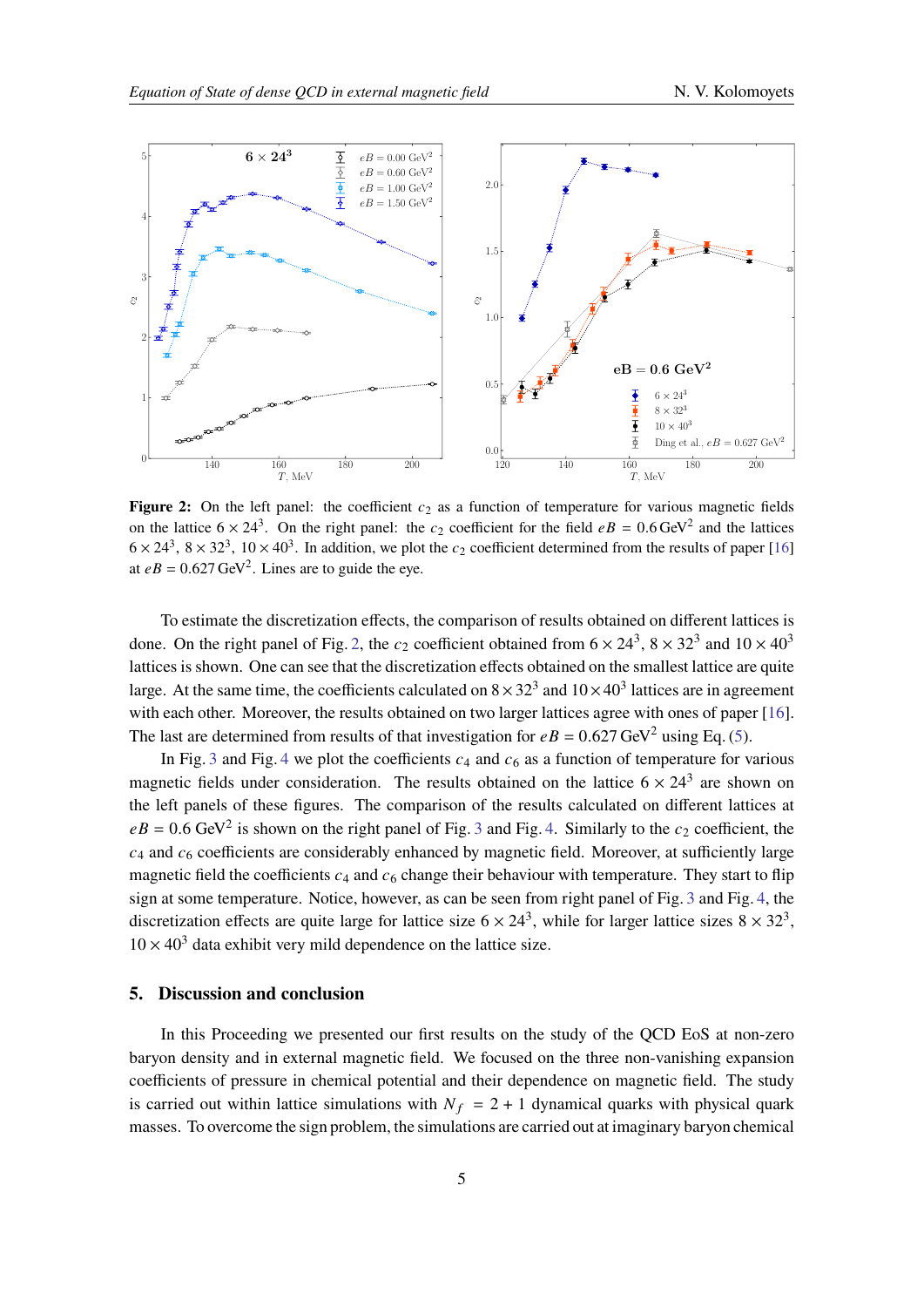<span id="page-5-0"></span>

**Figure 3:** On the left panel: the coefficient  $c_4$  as a function of temperature for various magnetic fields on the lattice  $6 \times 24^3$ . On the right panel: the  $c_4$  coefficient for the field  $eB = 0.6 \text{ GeV}^2$  and the lattices  $6 \times 24^3$ ,  $8 \times 32^3$ ,  $10 \times 40^3$ . Lines are to guide the eye.

<span id="page-5-1"></span>

**Figure 4:** On the left panel: the coefficient  $c<sub>6</sub>$  as a function of temperature for various magnetic fields on the lattice  $6 \times 24^3$ . On the right panel: the  $c_6$  coefficient for the field  $eB = 0.6$  GeV<sup>2</sup> and the lattices  $6 \times 24^3$ ,  $8 \times 32^3$ ,  $10 \times 40^3$ . Lines are to guide the eye.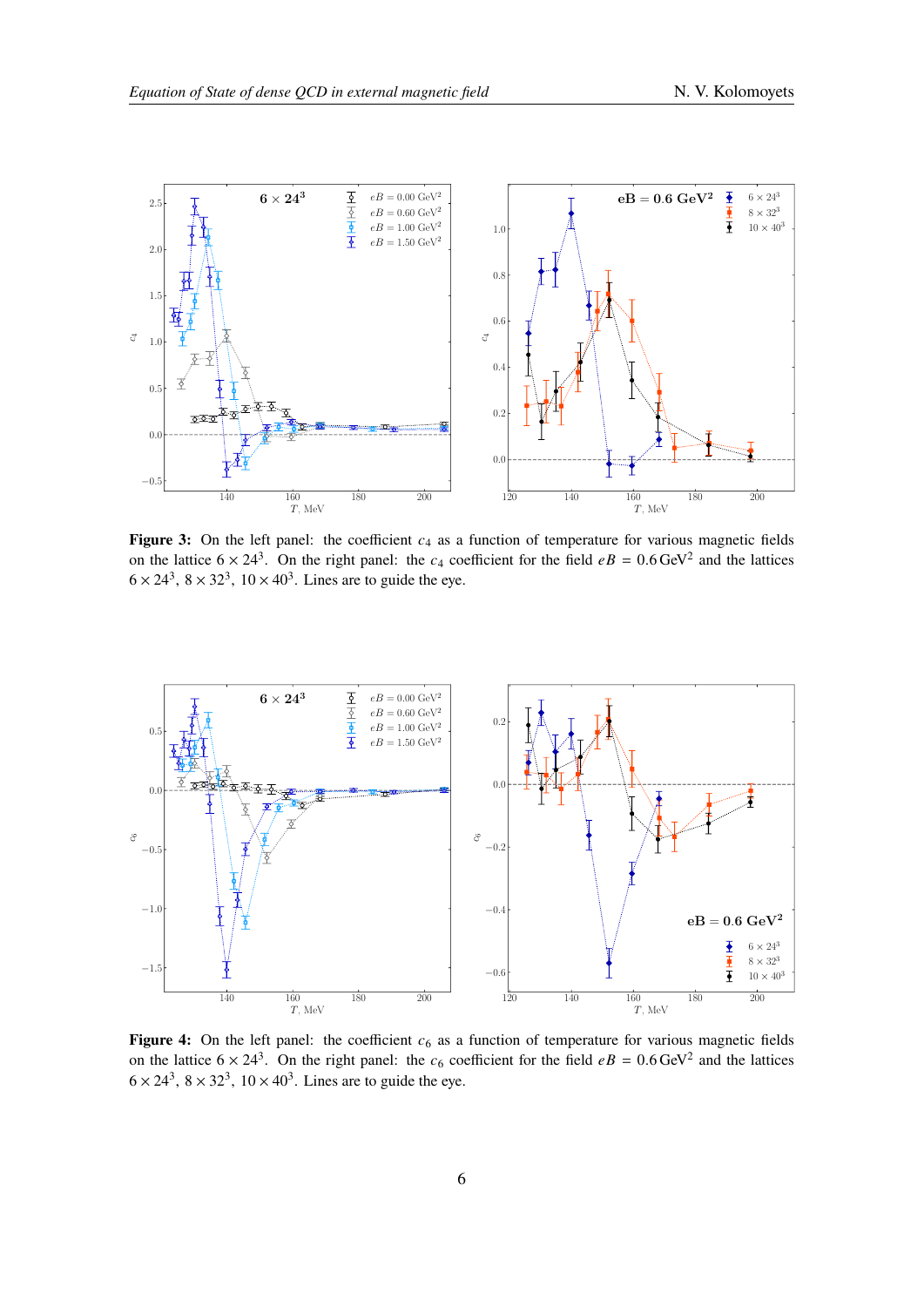potential. In our study we found that external magnetic field considerably enhances the expansion coefficients and modifies their temperature dependence. We observe, that at large magnetic fields the coefficient  $c_2$  exhibits a peak in temperature dependence and coefficients  $c_4$  and  $c_6$  change sign at some temperature.

Comparing the values of the coefficients obtained on different lattices one can state that our results contain noticeable systematic uncertainty. We are going to reduce these uncertainties in the forthcoming study.

Despite the systematic uncertainty in the results, we believe that the main our conclusion remains to be true. The expansion coefficients of the EoS strongly depend on magnetic field. This dependence might be explained by asymmetry between parallel and perpendicular to the external magnetic field directions [\[21\]](#page-7-10), which effectively reduces dimension of the system under study.

#### **Acknowledgments**

The authors are grateful to Alexander Nikolaev for the help with the numerical calculations. This work was supported by RFBR grant 18-02-40126. This work has been carried out using computing resources of the Federal collective usage center Complex for Simulation and Data Processing for Mega-science Facilities at NRC "Kurchatov Institute", <http://ckp.nrcki.ru/>; and the Supercomputer "Govorun" of Joint Institute for Nuclear Research.

#### **References**

- <span id="page-6-0"></span>[1] G. Endrödi, *QCD equation of state at nonzero magnetic fields in the Hadron Resonance Gas model*, *JHEP* **04** [\(2013\) 023](https://doi.org/10.1007/JHEP04(2013)023) [[1301.1307](https://arxiv.org/abs/1301.1307)].
- [2] V. Vovchenko, J. Steinheimer, O. Philipsen and H. Stoecker, *Cluster Expansion Model for QCD Baryon Number Fluctuations: No Phase Transition at*  $\mu_B/T < \pi$ , *[Phys. Rev. D](https://doi.org/10.1103/PhysRevD.97.114030)* 97 [\(2018\) 114030](https://doi.org/10.1103/PhysRevD.97.114030) [[1711.01261](https://arxiv.org/abs/1711.01261)].
- <span id="page-6-1"></span>[3] O. Soloveva, J. Aichelin and E. Bratkovskaya, *Transport properties and equation-of-state of hot and dense QGP matter near the critical end-point in the phenomenological dynamical quasi-particle model*, [2108.08561](https://arxiv.org/abs/2108.08561).
- <span id="page-6-2"></span>[4] S. Borsanyi, G. Endrodi, Z. Fodor, A. Jakovac, S.D. Katz, S. Krieg et al., *The QCD equation of state with dynamical quarks*, *JHEP* **11** [\(2010\) 077](https://doi.org/10.1007/JHEP11(2010)077) [[1007.2580](https://arxiv.org/abs/1007.2580)].
- [5] S. Borsanyi, Z. Fodor, C. Hoelbling, S.D. Katz, S. Krieg and K.K. Szabo, *Full result for the QCD equation of state with 2+1 flavors*, *[Phys. Lett. B](https://doi.org/10.1016/j.physletb.2014.01.007)* **730** (2014) 99 [[1309.5258](https://arxiv.org/abs/1309.5258)].
- [6] HotQCD collaboration, *Equation of state in ( 2+1 )-flavor QCD*, *[Phys. Rev. D](https://doi.org/10.1103/PhysRevD.90.094503)* **90** (2014) [094503](https://doi.org/10.1103/PhysRevD.90.094503) [[1407.6387](https://arxiv.org/abs/1407.6387)].
- [7] C. Bernard, T. Burch, C.E. DeTar, S. Gottlieb, L. Levkova, U.M. Heller et al., *QCD equation of state with 2+1 flavors of improved staggered quarks*, *[Phys. Rev. D](https://doi.org/10.1103/PhysRevD.75.094505)* **75** (2007) 094505 [[hep-lat/0611031](https://arxiv.org/abs/hep-lat/0611031)].